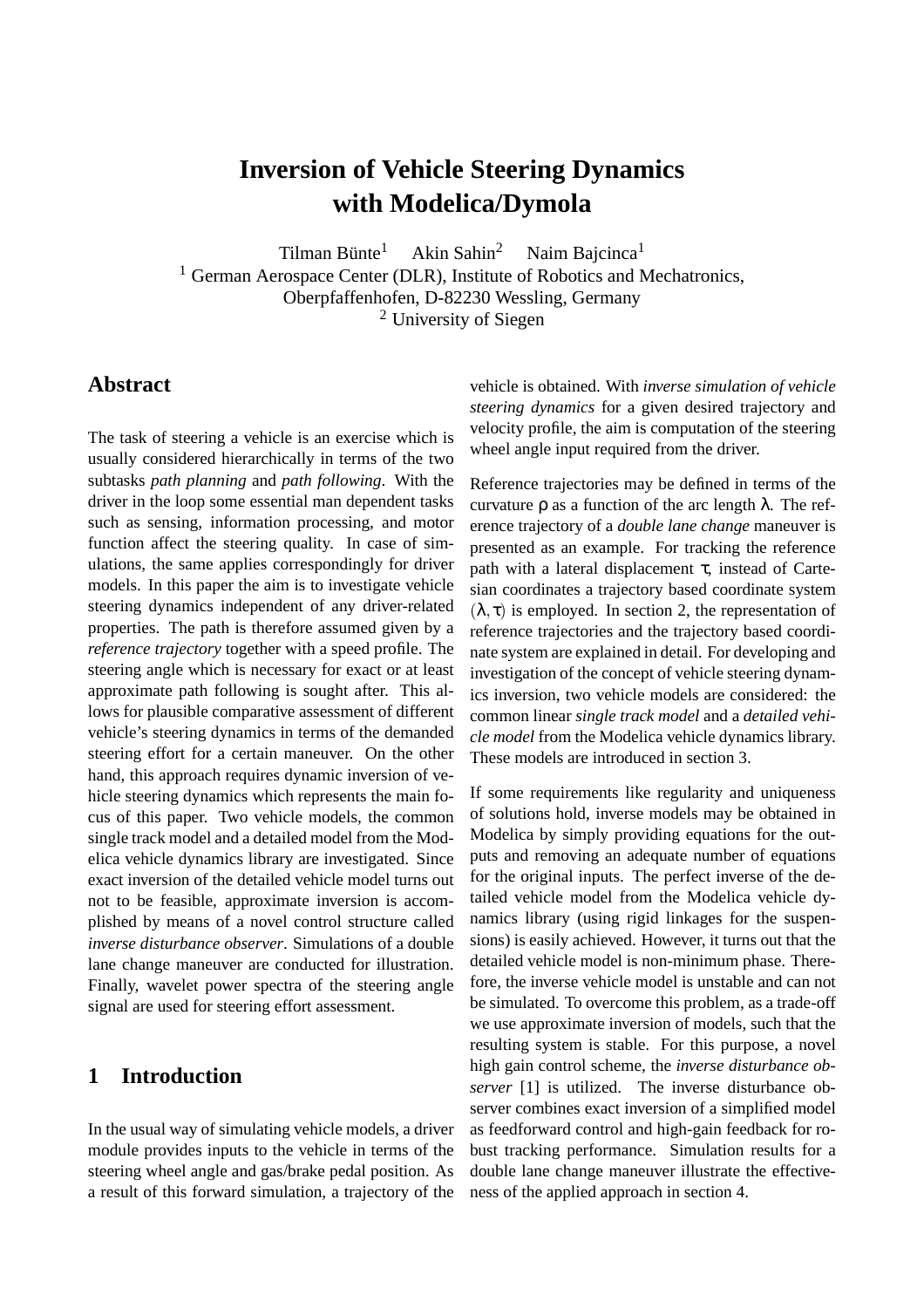Steering dynamics of different vehicles may be compared in terms of the steering inputs being necessary to perform a specific maneuver. The objective is to establish a method which can be used to assess the steering dynamics of vehicles with specific modifications like active steering control. Therefore, in section 5 the double lane change steering inputs are compared for two single track models with significantly different loading. For analyzing the steering efforts of the two vehicles, wavelet transform is applied. Conclusions on easiness or difficulty for a driver when driving these cars can be drawn from wavelet power spectra.

## **2 Reference trajectories and coordinate system for path tracking**

For inverse vehicle simulations investigated in this paper, the vehicle's speed and a reference trajectory for the vehicle's position are given. The reference point on the vehicle representing its position is assumed to be located at the center of the front axle. With perfect inversion, this reference point exactly follows the reference trajectory, otherwise the task is to make the lateral displacement from the reference trajectory as small as possible. Therefore, this problem is closely related to the problem of path tracking for automatic car steering.

#### **2.1 Reference trajectories**

In this paper, the reference trajectory is defined in Cartesian coordinates  $(x_{ref}(\lambda), y_{ref}(\lambda))$  as a function of the arc length  $\lambda$ . Any reasonable trajectory of a vehicle cruising at finite speed may be assumed continuous and at least twice differentiable. With  $\rho(\lambda)$  and  $\phi(\lambda)$  denoting the curvature and the track angle respectively, the following relations hold:

$$
\begin{bmatrix} \phi' \\ x'_{ref} \\ y'_{ref} \end{bmatrix} := \frac{d}{d\lambda} \begin{bmatrix} \phi \\ x_{ref} \\ y_{ref} \end{bmatrix} = \begin{bmatrix} \rho \\ \cos(\phi) \\ \sin(\phi) \end{bmatrix}
$$
 (1)

Our approach is to start from a definition of  $\rho(\lambda)$  and solve (1) for  $\phi$ ,  $x_{ref}$ , and  $y_{ref}$  using appropriate initial conditions. See Fig. 1 for an exemplary definition of  $\rho(\lambda)$  and the resulting reference trajectory  $(x_{ref}, y_{ref})$ for a *double lane change* maneuver.



Figure 1: Curvature (left) and reference trajectory (right) for a double lane change.

#### **2.2 Coordinate system for path tracking**

For the mathematics involved with the path tracking problem, it is not expedient to describe the vehicle's position with Cartesian coordinates. Therefore, rather a trajectory based coordinate system  $(λ, τ)$  is employed, see Fig. 2. It consists of the arc length  $\lambda$ referring to the point  $(x_{ref}(\lambda), y_{ref}(\lambda))$  on the reference trajectory which is closest to the vehicle and the lateral displacement τ, also referred to as tracking error. That is,  $\tau$  is the signed closest perpendicular distance to the reference trajectory.



Figure 2: Vehicle position in trajectory based coordinates (λ,τ).

A coordinate transformation between Cartesian coordinates (*xveh*, *yveh*) and trajectory based coordinates  $(\lambda, \tau)$  needs to be accomplished. The unit vector  $[-y'_{ref}, x'_{ref}]^T$  is perpendicular to the reference trajectory and is oriented to the left hand side of the trajectory. Hence, the distance between the position of the vehicle and the reference trajectory may be written as

$$
\left[\begin{array}{c}\Delta x\\ \Delta y\end{array}\right] := \left[\begin{array}{c}x_{veh} - x_{ref}\\ y_{veh} - y_{ref}\end{array}\right] = \tau \left[\begin{array}{c}-y'_{ref}\\ x'_{ref}\end{array}\right].
$$
 (2)

The coordinate transformation can be done in the following way: Elimination of  $\tau$  in (2) yields the nonlinear equation

$$
\Delta x x'_{ref} + \Delta y y'_{ref} = 0 \tag{3}
$$

which can be solved for  $\lambda$ .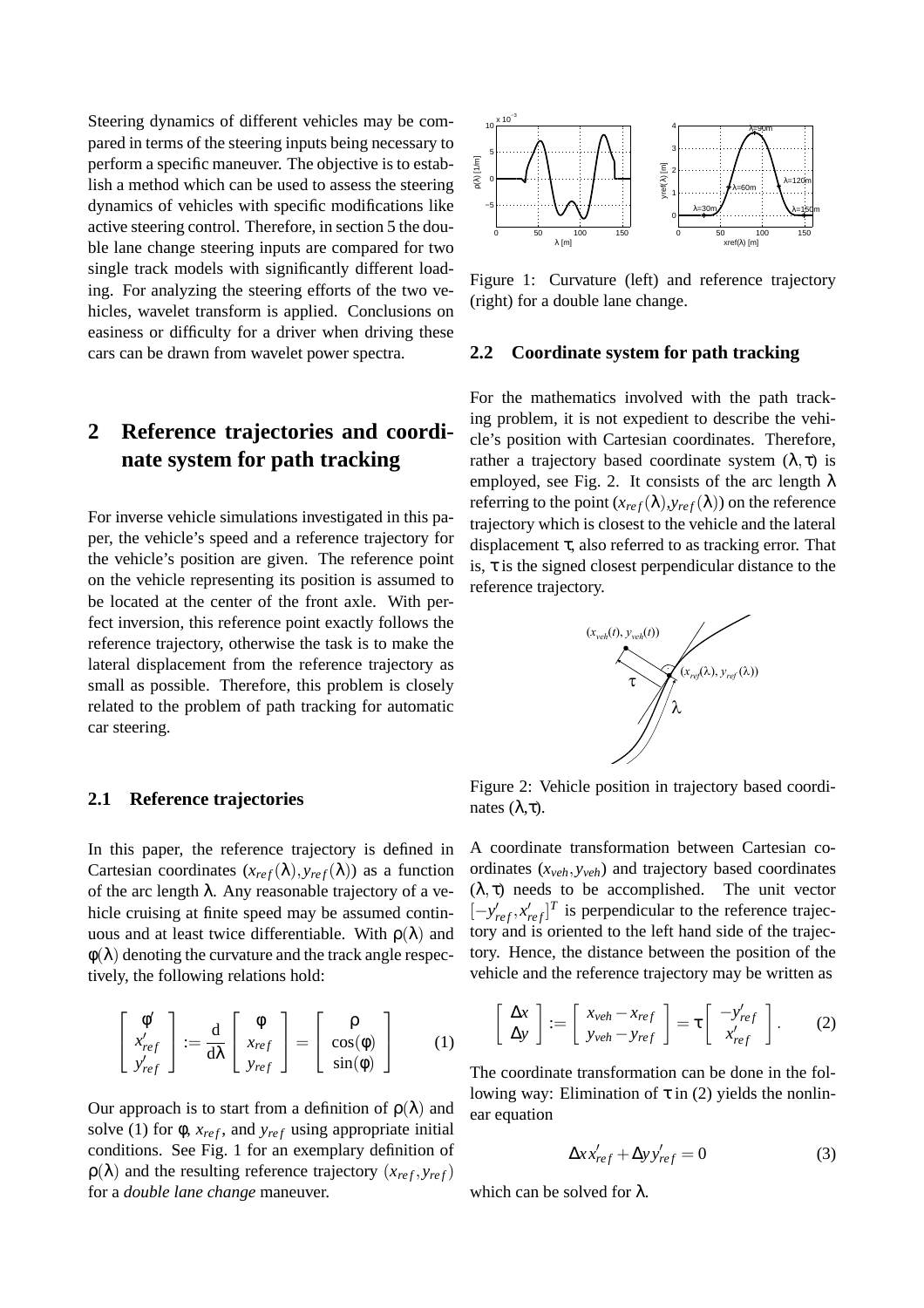Using the fact  $x_{ref}^2 + y_{ref}^2 = 1$  (see (1)) together with (2) yields

$$
\tau = \Delta y x'_{ref} - \Delta x y'_{ref}.
$$
\n(4)

Multiple solutions may exist for equation (3). Only the closest solution where  $|\tau|$  has its minimum value is relevant and is to be selected. This ambiguity makes evident that the introduced trajectory based coordinate system is only suitable in a sufficiently narrow vicinity of the reference trajectory. This assumption holds, since accurate path tracking is aimed at.

Later, the coordinate transformation will be considered a part of the vehicle models. Linearization, as may be necessary, is done in the following way. A virtual object exactly following the reference trajectory as defined in section 2.1 senses a lateral acceleration given by

$$
a_{\text{yref}} = \rho(\lambda) \,\dot{\lambda}^2 \tag{5}
$$

with  $\lambda$  denoting the object's speed. Under the assumption of small tracking error  $\tau$  and small chassis side slip angle the lateral acceleration of a vehicle closely tracking the reference trajectory with speed *v* (entailing  $v \approx \lambda$ ) can therefore be represented by

$$
a_{\text{yveh}} = a_{\text{yref}} + \ddot{\tau}.\tag{6}
$$

Hence,

$$
\tau = \frac{1}{s^2} \left( a_{\text{yveh}} - a_{\text{yref}} \right). \tag{7}
$$

#### **2.3 Implementation in Modelica**

During the simulation the actual value of  $\lambda$  needs to be solved from equation (3) for each integration step. This is automatically done by Dymola, provided that  $x_{ref}(\lambda), y_{ref}(\lambda), x'_{ref}(\lambda)$  and  $y'_{ref}(\lambda)$  are known. Therefore, in our Modelica model we provide look-up tables depending on  $\lambda$  that contain values for  $x_{ref}$ ,  $y_{ref}$ , and  $\phi$ each with the derivative w.r.t.  $\lambda$ . These look-up tables are pre-calculated from (1) in Matlab, saved to matfiles, and used in Modelica/Dymola for interpolation at simulation time. According to our experience, the selection of the proper solution of (3) does not cause any problems since the solution for  $\lambda$  is continuously and monotonically increasing along the followed reference trajectory.

A special problem occurs with the simulation of perfectly inverted vehicle models (see section 4.1). In

general, for inverse simulations executed in Dymola the given output where required needs to be differentiated one or multiple times w.r.t. time. The look-up tables we use, however, only provide derivatives w.r.t.  $\lambda$ since the reference trajectory does not depend on time. Therefore, if needed the time derivatives are supplied by special functions<sup>1</sup>. They are calculated from the actual value of  $\lambda$  and the corresponding derivatives w.r.t. λ. If necessary, higher derivatives w.r.t. λ are supplied in extra columns in the look-up tables. As an example the Modelica code

```
dxdlambda = TableFunc.y(tableIDintx, 3,lambda);
```
is used to retrieve  $x'_{ref}$  from the look-up table (referred to by its identifier *tableIDintx*, 3rd column stores first derivative) for the actual value of  $\lambda$ . This is the used package:

```
package TableFunc
 function y // here y means a generic output
    input Integer ID, index;
    input Real u;
    output Real y;
  external "C" y=
        dymTableIpo1_my(ID,index,u);
    annotation (derivative=ydot);
  end y;
 function ydot
    input Integer ID,index;
    input Real u,dudt;
    output Real dydt;
 protected
   Real dydu;
 algorithm
    dydu :=
       dymTableIpo_my(ID,index+1,u);
    dydt := dydu*dudt;
    annotation
        (derivative(order=2)=yddot);
 end ydot;
 function yddot
  ... // analogous to ydot
  end yddot;
 function dymTableIpo_my
    input Integer ID,index;
    input Real u;
    output Real y;
  external "C" y=
        dymTableIpo1_my(ID,index,u);
 end dymTableIpo_my;
end TableFunc;
```
The C function *dymTableIpo1 my* provides the table look up. It corresponds to *dymTableIpo1* which can be found in *dymtable.c* in the Dymola source directory. Note the annotations. The standard way of differentiating inputs from look-up tables is thus replaced by use of the function *ydot* (*yddot* respectively) while applying the chain rule.

<sup>&</sup>lt;sup>1</sup>The authors thank Andreas Pfeiffer (DLR) for his helpful support.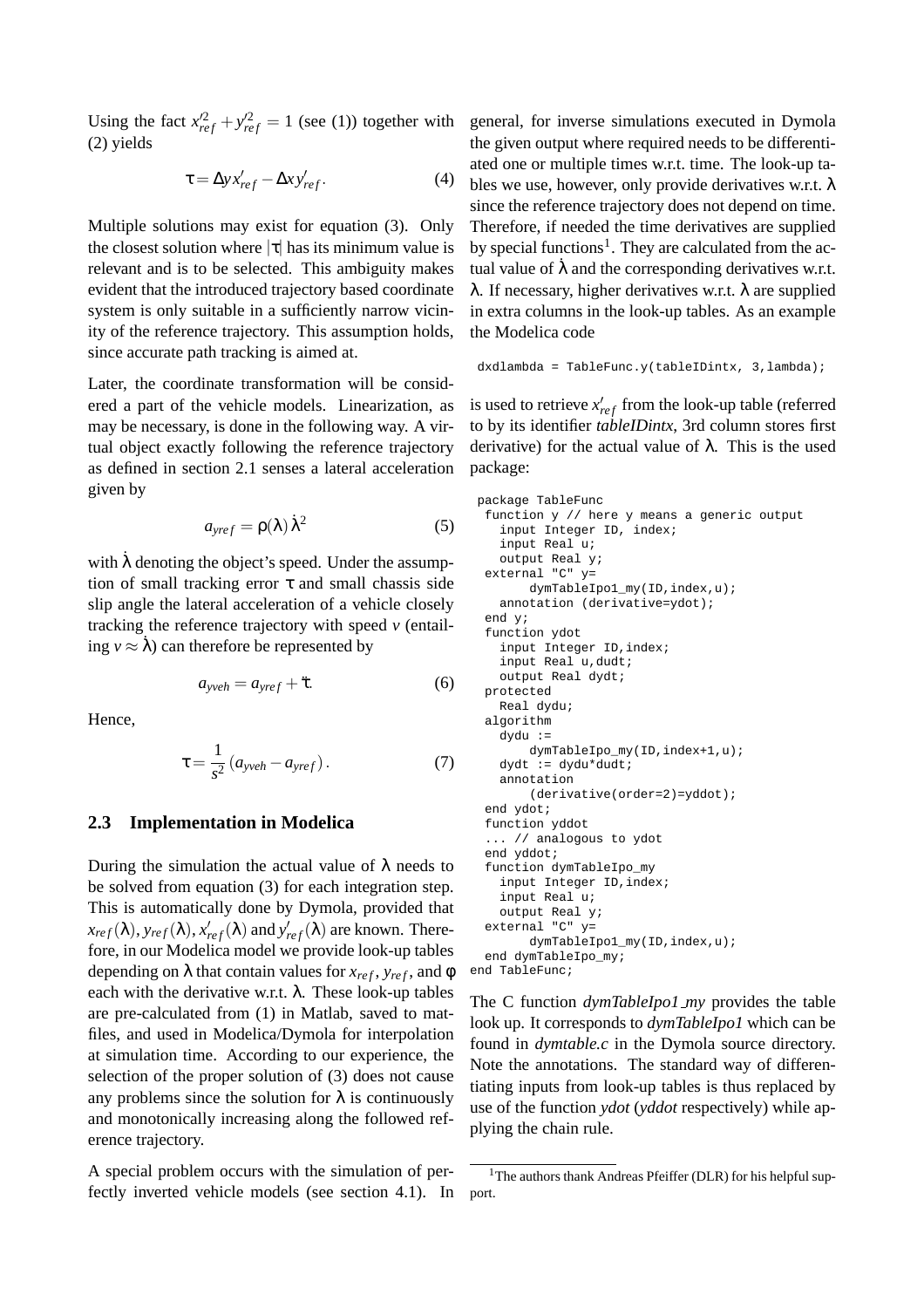### **3 Vehicle Models**

Vehicle steering dynamics in this paper are explored using two models with essentially different levels of detail. Firstly, for basic considerations the very simple *single track model* is implemented in Modelica. Secondly, for more advanced investigations, a *detailed vehicle model* from the Modelica vehicle dynamics library is used. In both cases, the trajectory which normally is the output of a driving maneuver is defined together with a speed profile and the necessary steering input is asked for. Therefore, both the reference trajectory and the coordinate transformation as defined in section 2 are added to the model description.

#### **3.1 The linear single track model**

The single track model [2] is a simple linear vehicle model commonly used in the analysis and control design of lateral and yaw dynamics. The wheels of the each axle are considered lumped together in the center of the vehicle. The roll, pitch, and heave motions are neglected. In Fig. 3 the single track model is illustrated. Its major variables and geometric



Figure 3: Single track model.

parameters are

| $F_f(F_r)$                | lateral wheel force at     |
|---------------------------|----------------------------|
|                           | front (rear) wheel         |
| Ψ                         | yaw angle                  |
| $r = \dot{\psi}$          | yaw rate                   |
| B                         | chassis side slip angle at |
|                           | center of gravity (CG)     |
| ν                         | speed, i.e. magnitude of   |
|                           | velocity vector at CG      |
| $\ell_f(\ell_r)$          | distance from front (rear) |
|                           | axle to CG                 |
| $i_L$                     | steering gear ratio        |
| $\delta_f$                | front wheel steering angle |
| $\delta_S = i_L \delta_f$ | steering wheel angle       |

Linearizing the tire force characteristics lateral wheel

forces at the front and rear wheels can be written as

$$
F_f(\alpha_f) = \mu c_{f0} \alpha_f, \quad F_r(\alpha_r) = \mu c_{r0} \alpha_r \tag{8}
$$

with  $c_{f0}$ ,  $c_{r0}$  being the tire cornering stiffnesses at the front and the rear wheels,  $\mu$  the road adhesion factor and  $\alpha_f$  and  $\alpha_r$  the tire side slip angles at the front and the rear wheels given by

$$
\alpha_f = \delta_f - \left(\beta + \frac{\ell_f}{v}r\right), \quad \alpha_r = -\left(\beta - \frac{\ell_r}{v}r\right) \quad (9)
$$

The mass of the vehicle is *m* and *J* is the moment of inertia w.r.t. a vertical axis through the CG. Under the assumptions of small side slip and steering angles and slowly varying velocity the linearized equations of motion are

$$
\begin{bmatrix} m\nu(\dot{\beta}+r) \\ Jr \end{bmatrix} = \begin{bmatrix} F_f + F_r \\ F_f \ell_f - F_r \ell_r \end{bmatrix}
$$
 (10)

The lateral acceleration of the vehicle at the front axle is

$$
a_{\text{yveh}} = v(\dot{\beta} + r) + \dot{r}\ell_f. \tag{11}
$$

For linear considerations, (7) may be used for the lateral position w.r.t. the trajectory based coordinate system. Otherwise, the velocity of the vehicle's CG is

$$
\begin{bmatrix} \dot{x}_{CG} \\ \dot{y}_{CG} \end{bmatrix} = v \begin{bmatrix} \cos(\psi + \beta) \\ \sin(\psi + \beta) \end{bmatrix}
$$
 (12)

The front axle (i.e. vehicle reference point) position is

$$
\begin{bmatrix} x_{veh} \\ y_{veh} \end{bmatrix} = \begin{bmatrix} x_{CG} \\ y_{CG} \end{bmatrix} + \ell_f \begin{bmatrix} \cos(\psi) \\ \sin(\psi) \end{bmatrix}
$$
 (13)

The *single track model* will be used later as a simple substitute for the fully detailed standard vehicle dynamics model from the Modelica vehicle dynamics library [3] (which is parametrized as a BMW 3-series car by default). The corresponding parameters for the single track model were determined in [4] and they are also used here:  $i_L = 16.94$ ,  $l_f = 1.0203$ m,  $l_r = 1.5297$ m,  $m = 1482.9$ kg,  $J = 2200$ kg m<sup>2</sup>,  $c_{f0} = 91776$  N/rad and  $c_{r0} = 77576$ N/rad. Only dry road conditions are considered here, therefore  $\mu = 1$ .

#### **3.2 Detailed vehicle model**

The vehicle dynamics library [3] of Modelica provides models for vehicle dynamics simulation. It consists of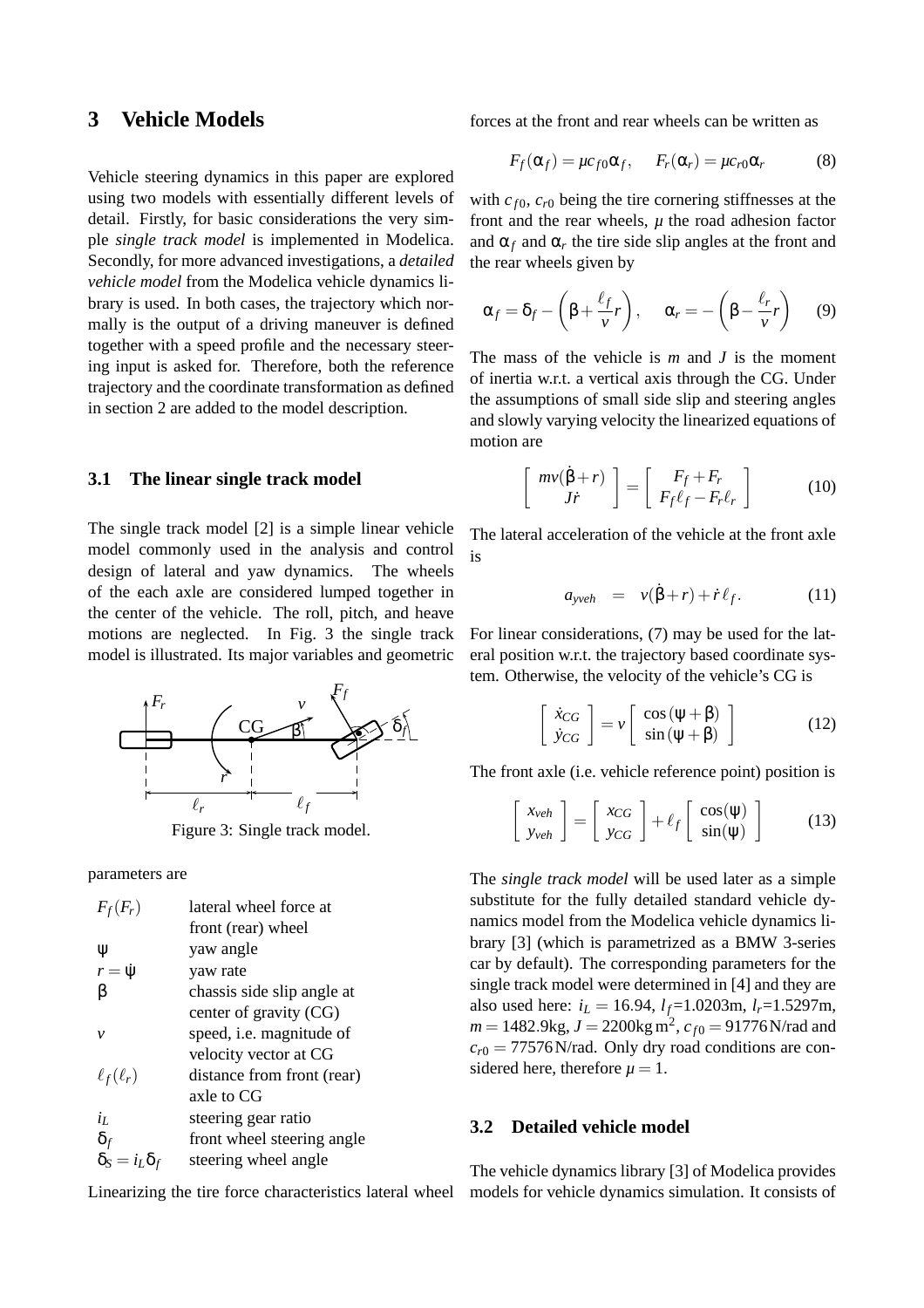a detailed mathematical model comprising the multibody differential equations. Since this library is freely available, documented and well known to the Modelica user community, no further details are stated here. In this paper the Modelica vehicle model described in [4] is used. The standard *chassis level 2* vehicle model is completed by the *simple power train* model and brakes. Furthermore, a PI speed controller sets an adequate gas/brake pedal position and makes the vehicle accurately follow a desired speed profile. Finally, a wheel slip controller approximates the function of an antilock braking system (ABS). In the sequel, this model will be referred to as the *detailed vehicle model*.

## **4 Perfect and approximate inversion of vehicle steering dynamics**

The vehicle models used in this paper (see section 3) are considered as SISO (single input single output) systems with the steering wheel angle  $\delta_S$  being the input and the lateral displacement  $τ$  from the reference trajectory being the output. The ideal conception of the model inversion process (referred to as *perfect inversion*) is to obtain a steering wheel angle signal such that the lateral displacement  $\tau$  is always zero. Simulations executed with perfectly inverted models are denoted *inverse simulations* here. Inversion of the longitudinal dynamics (i.e. speed) may in general be considered as well. Here, however, we focus on steering (i.e. lateral) dynamics. Along the way, the vehicle speed *v* is set or controlled to match a given profile  $v(\lambda)$  or alternatively  $v(t)$ . Hence, speed is rather considered a set varying parameter than an input or output. If perfect steering dynamics inversion is not possible, *approximate inversion* is aimed at. That is, the resulting lateral displacement  $\tau$  and steering wheel angle error respectively should be as small as possible.

For both models, single track model and detailed model, we first try to achieve perfect inversion. As will be shown, this is possible for the single track model. In contrast, perfect inversion of the detailed model turns out not to be feasible in terms of a converging simulation. Therefore, a novel high gain control scheme is applied to approximately invert the detailed model. This approach may incidentally also be applied to the task of high fidelity path tracking for real world automatic car steering.

In the course of this section, simulations of the inverted models are conducted for the purpose of illus-

tration. Exemplarily, the double lane change maneuver introduced with Fig. 1 is considered with a constant speed of 20m/s .

### **4.1 Perfect inversion of the vehicle models in Modelica/Dymola**

The option of perfect inversion of Modelica models has already been exploited in a number of applications such as automatic generation of control laws for the control of aircraft [5] or industrial robots [6]. Inverse models may be obtained in Modelica by simply providing equations for the outputs and relaxing an adequate number of equations for the original inputs. As pointed out in [6], the derivation of the inverse system equations may require to differentiate certain parts of the model equations. Therefore, the model equations need to be continuous and differentiable. Moreover, since it may be necessary to the differentiate the given output signals too, their time derivatives must exist and be provided up to a certain order. Therefore, as explained in section 2.3, look-up tables for the trajectory variables and their derivatives w.r.t.  $\lambda$  are provided in the models together with functions to form the respective time derivatives.

With nonlinear models, for a given output not necessarily any solution in terms of input functions does exist. On the other hand, multiple solutions may exist for the same inverse simulation problem. So far, we have not worked on these questions. We have rather assumed conditions (i.e. moderate lateral acceleration) which do not cause corresponding problems.

One necessary condition for perfect inversion is that the considered input/output dynamics of the model is minimum phase. Otherwise the inverted model is not stable and therefore inverse simulation is not feasible.

#### **4.1.1 Perfect inversion of the single track model**

For investigating the perfect inversion of the single track model, the implementation of its equations and its parameters in Modelica as described in section 3.1 is employed. The model includes the reference trajectory look-up tables for the double lane change maneuver and the coordinate transformation (3),(4) introduced in section 2. The set of equations is completed by  $\tau = 0$  and  $v = 20$ m/s and thus the number of equations matches the number of unknowns. The model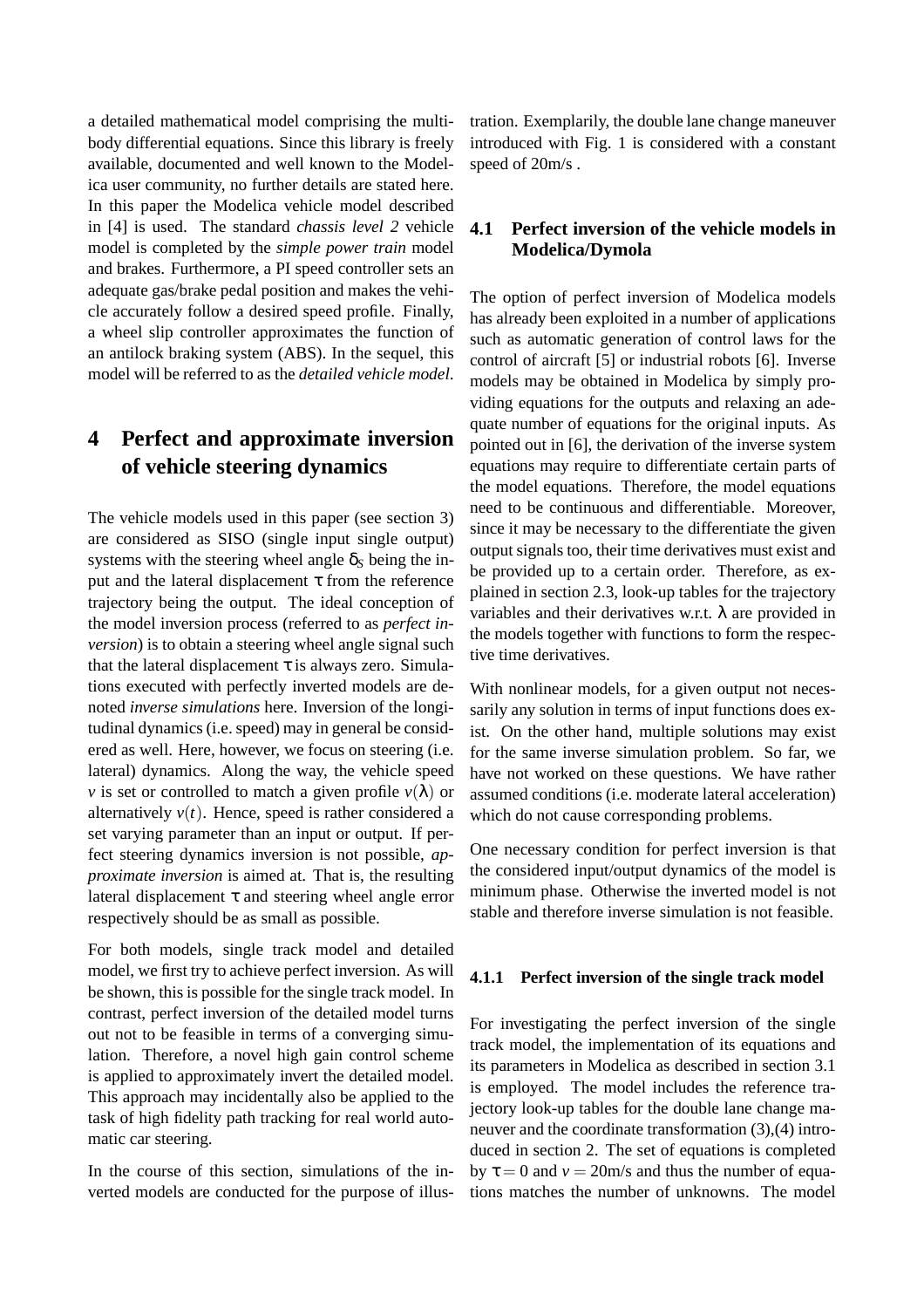can be successfully translated and simulated. The resulting front steering angle  $\delta_f$  is shown in Fig. 4. The parameters of the *light vehicle* are those given in section 3.1. For comparison, the simulation is repeated with a *heavy vehicle*. Its parameters are the same except for double values of mass *m* and inertia *J*.



Figure 4: Front steering angle  $\delta_f$  for the double lane change maneuver  $(v = 20m/s)$  obtained by inverse simulation of the single track model. Two parameter sets are used: *light vehicle* and *heavy vehicle*. Also results for the approximately inverted detailed vehicle model (see section 4.2.2) are shown.

sation about straight driving  $(x(\lambda) = \lambda, y(\lambda) = 0, \delta_s =$ 0,  $r = 0$ ,  $\psi = 0$ ,  $\bar{\chi} = 0$ ,  $\dot{\lambda} = v = 20$ m/s). The pole-zero map reveals a fast zero at  $s \approx 90$  in the right half plane. The corresponding non-minimum phase behavior can be explained by the suspension construction of the steered front axle. It can briefly be depicted imagining an idle vehicle at zero speed. If the steering wheel is turned then the front end of the car moves slightly to the opposite direction due to the suspension's caster characteristic. In normal drive operation, this effect superimposes with the remaining vehicle steering dynamics and results in non-minimum phase behavior. When inverting the model, the right half plane zero becomes a fast unstable pole which makes simulation of the perfectly inverted model impossible. Therefore, in the next section a stable approximately inverted model will be generated using accurate path tracking control. For this purpose, a novel control structure denoted *inverse disturbance observer* is employed.

### **4.2 Approximate inversion of the detailed vehicle model**

**4.2.1 Inverse disturbance observer** PSfrag replacements

#### **4.1.2 Perfect inversion of the detailed vehicle model**

The detailed vehicle model is inverted in the same way by adding the equation  $\tau = 0$  and by setting the target value for speed control to 20m/s. The steering wheel angle is relaxed, i.e. any direct equation for driver steering input is removed.

We attempted to invert models with different suspensions. With the *SimpleSuspension* the translation of the model was successful. However, the integration in Dymola terminated 0.13s after start of the simulation due to missing convergence of the corrector. With the *MacPhersonSuspension2* Dymola was not able to differentiate some of the model equations, therefore, this inverse model could not be translated successfully. The last-mentioned problem was not investigated further since we found out, that the detailed vehicle model is non-minimum phase which causes stability problems at any rate when simulating its inverse. This is also the reason why the inverse simulation using *SimpleSuspension* did not converge.

For illustration of the non-minimum phase dynamics, the pole-zero-map of the transfer function from steering wheel angle  $\delta_S$  to lateral displacement  $\tau$  was investigated. The transfer function was obtained by lineariThe inverse disturbance observer (IDOB) was recently introduced in [1] as a modification of the common disturbance observer (DOB) structure. Basically, both



Figure 5: DOB scheme.



Figure 6: IDOB scheme.

DOB (see Fig. 5) and IDOB (see Fig. 6) are two degree of freedom control structures that combine high-gain and exact model inversion facilities in a simple configuration. The design parameters are an invertible nominal model  $G_N$  ( $\tilde{G}_N$  respectively) approximating the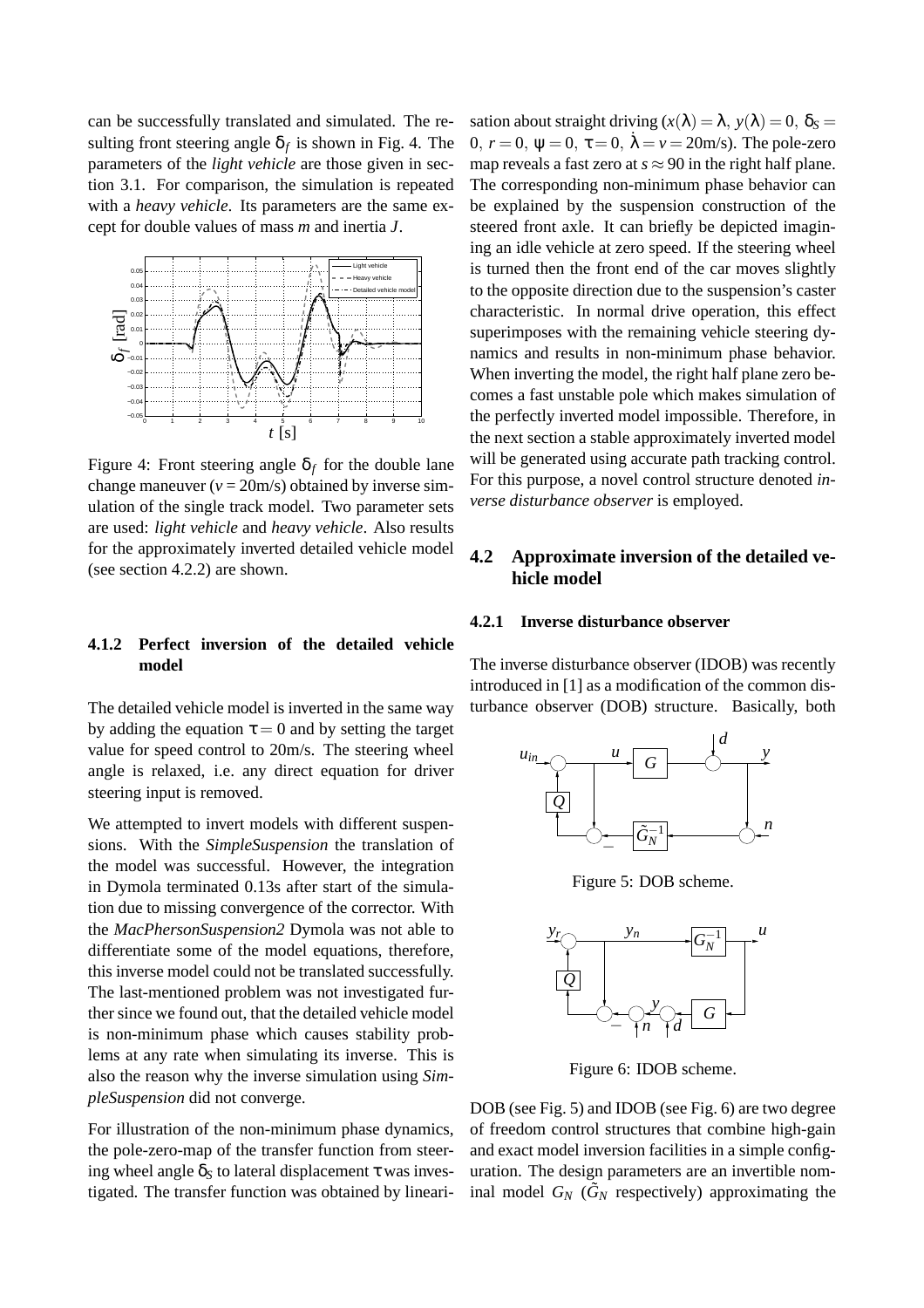plant dynamics *G* (which is assumed to be stable) and a *Q*-filter which commonly has unity gain and low-pass properties. Compared with DOB, in the IDOB structure the block positions of the plant *G* and the nominal model *G<sup>N</sup>* are simply interchanged (which partly gives a different meaning to the involved signals). Therefore, with IDOB the inverted nominal model  $G_N^{-1}$  is in the feedforward part instead of the feedback as it is the case with DOB.

DOB and IDOB structures are used for different purposes. The aim of the traditional DOB is matching the dynamics of the controlled system to a nominal model *GN*. However, in case of IDOB the aim is matching the closed loop dynamics to  $G^{-1}$ . Therefore, the IDOB control structure is especially applicable for dynamic model inversion (in this case *G* represents the model to be inverted) and output tracking problems (in this case *G* represents a plant).

IDOB combines the facilities of feedforward control using an inverted nominal model of the plant and high gain feedback in a very simple structure while preserving the advantages of each principle. In the IDOB structure  $G_N^{-1}$  acts as a feedforward control. The term  $G_N^{-1}(s) \cdot y_r(s)$  provides the main portion of the plant input  $u(s)$  where  $y_r$  is the setpoint for *y*. The subordinate positive gain feedback loop containing the *Q*filter forces this approximate inversion signal to converge to the perfect inversion signal and also provides robustness to the inversion process due to its high gain feedback feature.

The IDOB structure serves as an approximate model inversion method for a model *G* if the relation between the signal  $y_r$  and the plant input *u* is considered:

$$
\frac{u}{y_r} = \frac{1}{G_N(1 - Q) + GQ} \tag{14}
$$

Recall that *Q* is a low pass filter with unity gain. The frequency interval between zero and the bandwidth of *Q* is denoted the *frequency operating domain* of the IDOB. In the frequency operating domain,  $Q \rightarrow 1$ holds and therefore,  $u \to G^{-1}y_r$ . At high frequencies, the gain of  $Q$  tends to zero, therefore  $u \rightarrow G_N^{-1}$   $y_r$  which at least provides the input signal based on the model *GN*. In the case that *G* is non-minimum phase and  $G_N$  is a minimum phase approximation for  $G$ , then by proper choice of the bandwidth of *Q* the stability of the IDOB system can be ensured. In practice, the bandwidth of *Q* will be chosen according to a compromise between (robust) stability and (robust) performance.

It can be concluded from (14) that for approximating

perfect model inversion  $u = G^{-1}y_r$  one of the following two criteria would be sufficient:

$$
Q \to 1 \text{ or } G_N \to G \tag{15}
$$

The IDOB structure combines the facilities of both high gain (subordinate loop with  $Q \rightarrow 1$ ) and inversion with feedforward control  $G_N \to G$  in the same structure. Also it is important to notice that with the IDOB structure, the approximate inverse of the model *G* is obtained without inverting the model explicitly.

On the other hand, considering *y* as the output of the system, IDOB becomes a plant controller for output tracking:

$$
\frac{y}{y_r} = \frac{G}{G_N(1-Q) + GQ} \tag{16}
$$

In the frequency operating domain,  $Q \rightarrow 1$  holds and therefore,  $y \rightarrow y_r$  i.e. good output tracking is achieved.

Due to its similar structure, the IDOB holds the known robustness properties of the disturbance observer in terms of disturbance and measurement noise rejection. Hence, the sensitivity (*S*) and complementary sensitivity (*T*) functions are the same as with DOB:

$$
S = \frac{y}{d} = \frac{G_N(1 - Q)}{G_N(1 - Q) + GQ} \tag{17}
$$

$$
T = \frac{y}{-n} = 1 - S = \frac{GQ}{G_N(1 - Q) + GQ} \tag{18}
$$

Within the IDOB frequency operating domain ( $Q \rightarrow$ 1), disturbances are attenuated  $(S \rightarrow 0)$ . For high frequencies ( $Q \rightarrow 0$ ), noise is attenuated ( $T \rightarrow 0$ ).

#### **4.2.2 Application of IDOB for approximate inversion of the detailed vehicle model**

As was shown in the last section, the IDOB needs a nominal model *GN*. For approximate inversion of the detailed vehicle model by means of IDOB, the single track model is adopted as nominal model. It is easily invertible as already demonstrated in section 4.1.1. The actual single track model parameters (see section 3.1) were determined for good approximation of the detailed vehicle model [4].

However, the IDOB may not directly be applied to approximately invert the whole vehicle model since IDOB requires a stable plant but the vehicle dynamics with steering wheel angle  $\delta_S$  as input and lateral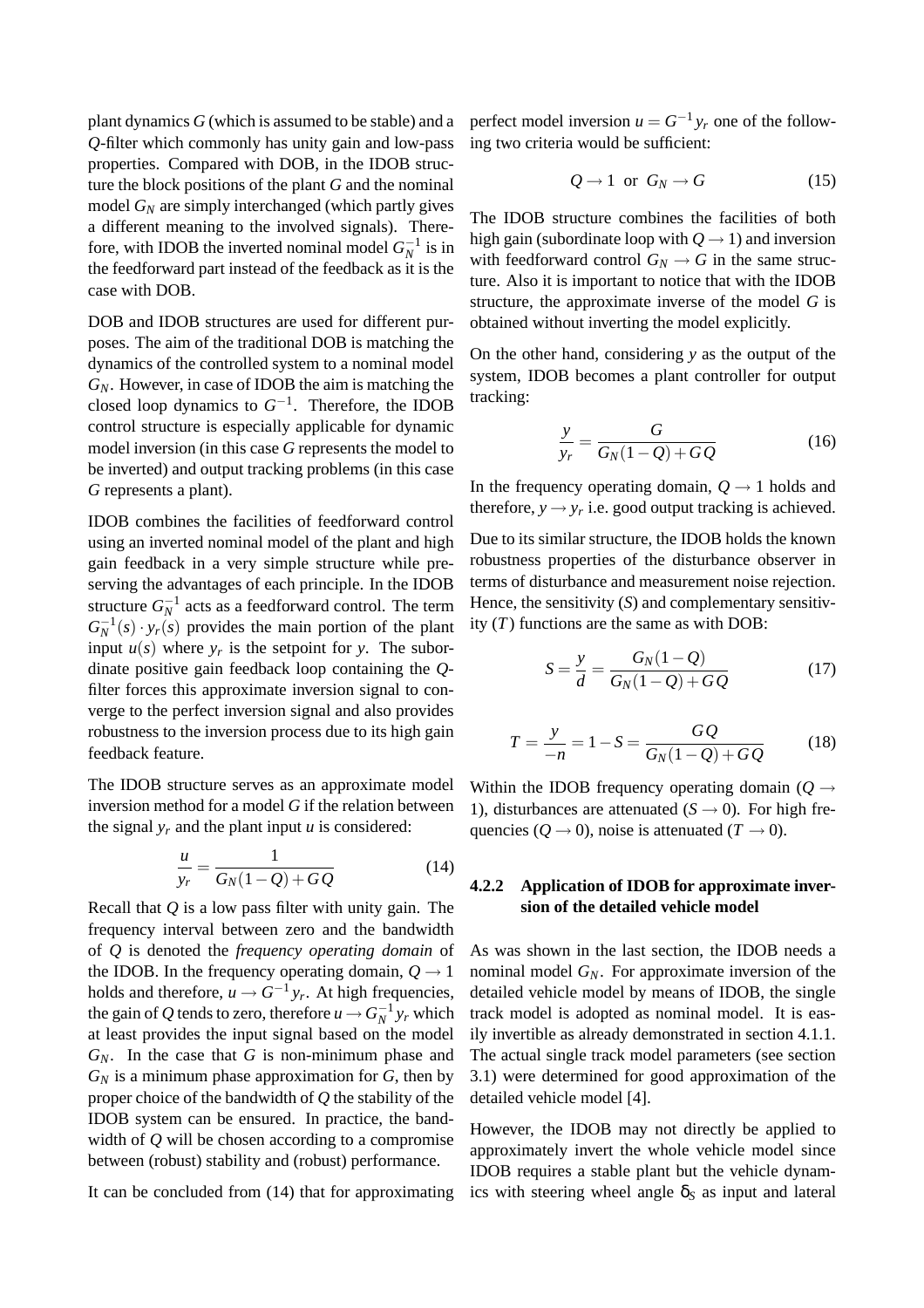

Figure 7: Path tracking control with IDOB.

displacement  $\tau$  as output involves two integrators, see (7). Based on (5)-(7), for approximate inversion of the whole detailed vehicle model we adopt a hierarchical control structure according to Fig. 7:

$$
a_{ys} = a_{\text{yref}} - (K_d s + K_p) \tau \tag{19}
$$

$$
a_{\text{yveh}} = G_{IDOB} \cdot a_{\text{ys}} \tag{20}
$$

A subordinate high bandwidth IDOB is used to make  $a_{\text{yveh}} \rightarrow a_{\text{ys}}$ . The *Q*-Filter is chosen a first order lowpass filter with a 0.03s time constant. An outer PD control loop with lower bandwidth compensates for the remaining tracking error  $\tau$ . In the IDOB structure, henceforth only the stable part of the vehicle dynamics with output *ayveh* is considered. *ay*,*<sup>s</sup>* is the set point for the inner IDOB loop and *GSTM* represents the single track model adopted as nominal model which corresponds to eqns. (8)-(11) . Note that the speed parameter of  $G_{STM}^{-1}$  is scheduled with the actual speed of the detailed vehicle model.  $\delta_S$  is the steering wheel angle signal which is in the focus of interest. The reference lateral acceleration  $a_{\text{vref}}$  may be considered as a known external disturbance. Therefore disturbance feedforward compensation is applied according to Fig. 7. The resulting transfer function to  $\tau$  is

$$
\frac{\tau}{a_{\text{yref}}} = \frac{G_{IDOB} - 1}{s^2 + G_{IDOB}(K_d s + K_p)}.
$$
 (21)

Assuming that the bandwidth of the IDOB transfer function is sufficiently high  $(G_{IDOB} \rightarrow 1)$ , the bandwidth and damping of the outer PD control loop may directly be affected by the PD parameters which are chosen as  $K_d = 12, K_p = 36$ .

Fig. 8 shows a simulation result of the approximately inverted detailed vehicle model performing the double lane change maneuver. The results are presented in terms of the actual vehicle lateral acceleration *ayveh* which well tracks the reference lateral acceleration



Figure 8: Lateral acceleration control with IDOB.

*ayre <sup>f</sup>* by virtue of the proposed IDOB based control. Remarkably, in this simulation the absolute value of the lateral displacement  $\tau$  is less than 1.5mm (not depicted here). The steering wheel angle obtained is shown in Fig. 4 and can be well compared to the light vehicle single track model.

## **5 Comparative assessment of the steering dynamics using model inversion**

In order to track a given trajectory with a given velocity profile, different vehicles potentially need different steering efforts. Therefore, using the inverse simulation results, steering dynamics of different vehicles may be compared in terms of the required steering efforts.

To illustrate our approach, the light vehicle and the heavy vehicle from section 4.1.1 are compared. The steering angles of these two models necessary to perform the double lane change maneuver with a constant speed of 20 m/s were given in Fig. 4. As it may be seen in this figure, the magnitude of the heavy vehicle steering angle is larger than that of the light vehicle during the maneuver. Moreover, especially in the time interval ca.  $[3s, 6s]$  it is recognizable that the heavy vehicle needs to be steered slightly earlier than the light vehicle to follow the reference trajectory. That is, the look-ahead-time the driver needs to drive the heavy vehicle is larger compared to the light vehicle.

In the remainder of this section a method is established to quantify the conclusions mentioned above on the magnitude and look-ahead-time. Wavelets are used for appropriate time-frequency analysis of the steering angle signals.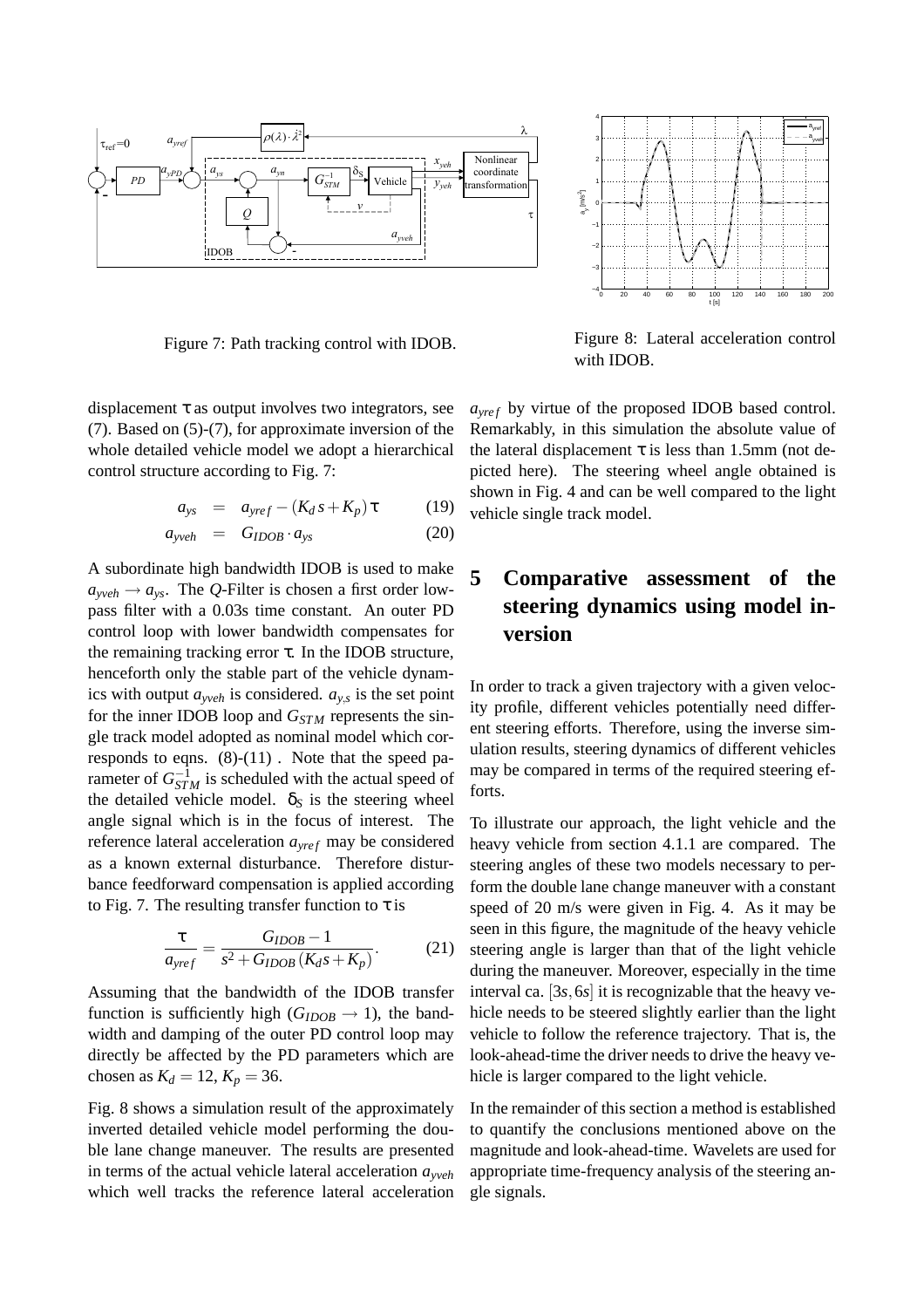

Figure 9: Wavelet power spectrum of the light vehicle steering angle using Morlet wavelet function.

#### **5.1 Wavelet transform**

Time-frequency analyses map the time domain signals into a two dimensional representation of energy versus time and frequency. Wavelet transform is a time-frequency analysis method that breaks a signal down into its constituent parts, wavelets, for analysis. Wavelets are oscillatory, scalable functions which are non-zero only within a limited spatial and Fourier regime. In the continuous wavelet transform, which is used in this paper, a wavelet is translated (time-shifted) through the signal. At each instant (i.e. time grid point) it is compared with the signal by means of evaluating the time integral of their product. This procedure is repeated for a grid of wavelets with different time scales. As a result, coefficients representing the similarity between sections of the signal and the scaled wavelet are produced. More detailed information on wavelets and wavelet transform may be found in [7], [8]. The wavelet transform returns a time-scale representation of the signal instead of the time-frequency representation. The scale is proportional to the reciprocal of the frequency. Large scales correspond to small frequencies and vice versa.

The single track model steering angle Sfrag replacements Fig. 4 are now compared in terms of wavelet power spectra. At every instant, the time-scaled wavelet that locally best matches with the steering signal yields the maximum wavelet power spectrum value. Therefore, the local frequency content of the signal can be estimated from the scale value at which a local maximum occurs.

Figure 10: Wavelet power spectrum of the heavy vehicle steering angle with Morlet wavelet function.

#### **5.1.1 Wavelet transform of the steering angle signals**

One of the basic problems in wavelet transform is choosing the appropriate wavelet function for the analysis of a given signal. In the wavelet transform of the steering signals, *Morlet* wavelet function is used, since it is recommended [9] for the analysis of time signals with smooth variations. In Figures 9 and 10 wavelet power spectra (WPS) of the steering angles of the light and heavy vehicles are given, respectively.

The two WPS are quite similar in terms of the scale and time locations of the local maxima, i.e. both signals have similar frequency contents at corresponding



Figure 11: Wavelet power spectrum of the light vehicle steering angle (black lines) and eavy vehicle steering angle (gray lines) with Morlet wavelet function.